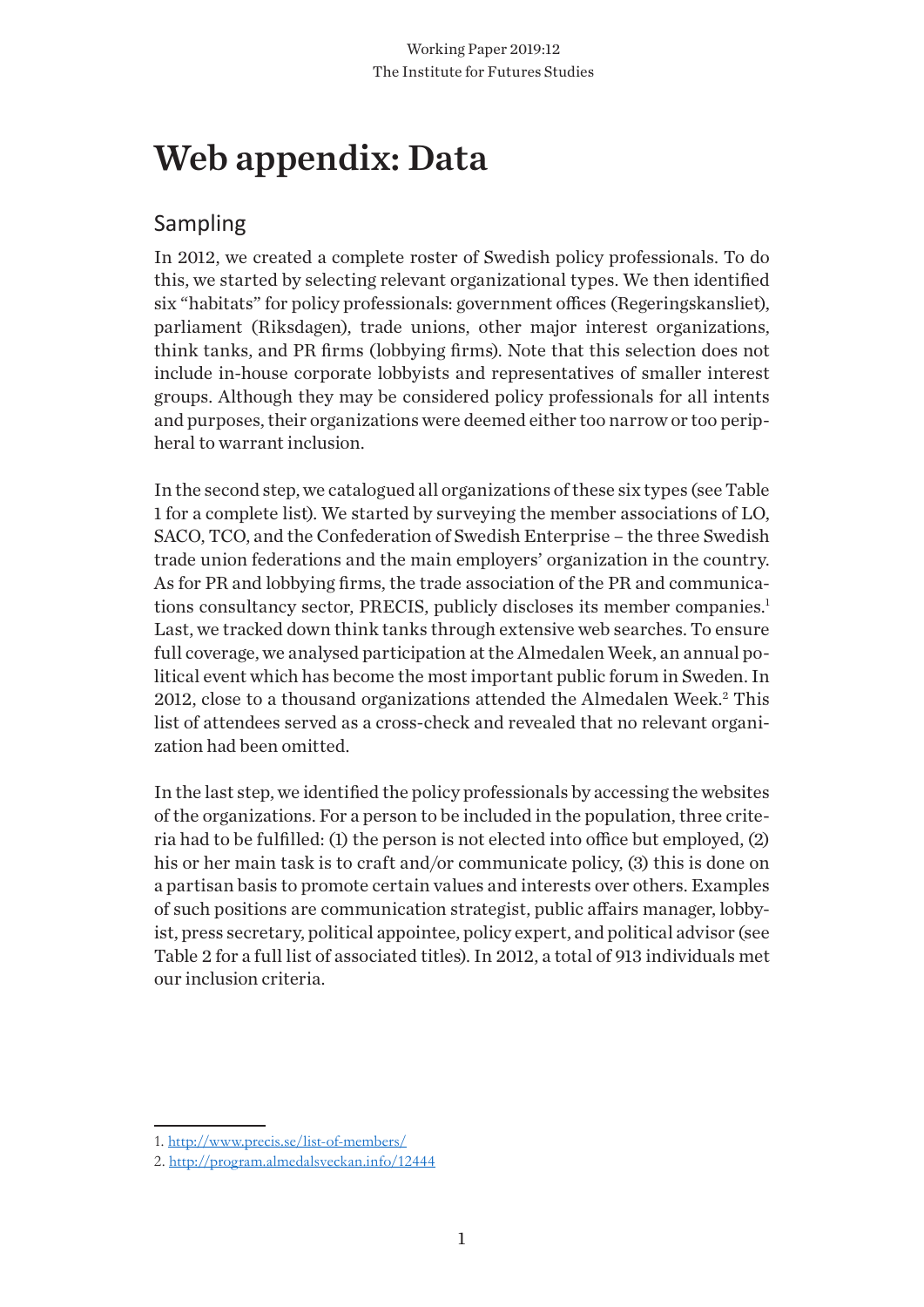#### Working Paper 2019:12 The Institute for Futures Studies

## *Table 1: Selected organizations*

|                                | Government offices (Regeringskansliet) |                                   |
|--------------------------------|----------------------------------------|-----------------------------------|
|                                |                                        |                                   |
| Prime Minister's Office        | Ministry of Employment                 | Ministry of Health and Social     |
| Ministry of Culture            | Ministry of Enterprise, Energy, and    | <b>Affairs</b>                    |
| Ministry of Defence            | Communications                         | Ministry of Justice               |
| Ministry of Education and      | Ministry of the Environment            | Ministry for Rural Affairs        |
| Research                       | Ministry of Finance                    |                                   |
|                                | Parliament (Riksdagen)                 |                                   |
| Centerpartiet                  | Miljöpartiet                           | Vänsterpartiet                    |
| Folkpartiet                    | Moderaterna                            | Centerpartiet                     |
| Kristdemokraterna              | Socialdemokraterna                     |                                   |
|                                | Trade unions                           |                                   |
| Akademikerförbundet SSR        | <b>IF Metall</b>                       | <b>SACO</b>                       |
| <b>Byggnads</b>                | <b>JUSEK</b>                           | <b>SEKO</b>                       |
| Civilekonomerna                | Kommunal                               | <b>ST</b>                         |
| <b>DIK</b>                     | LO                                     | Sveriges Ingenjörer               |
| Fackförbundet ST               | Läkarförbundet                         | <b>TCO</b>                        |
| Finansförbundet                | Lärarförbundet                         | Transport                         |
| <b>GS Facket</b>               | Lärarnas Riksförbund                   | Unionen                           |
| Handelsanställdas förbund      | Naturvetarna                           | Vision                            |
| <b>HRF</b>                     |                                        |                                   |
|                                | Other major interest organizations     |                                   |
| Aktiespararna                  | Hyresgästföreningen                    | Skogsindustrierna                 |
| Almega                         | <b>KFO</b>                             | SPF, Sveriges Pensionärsförbund   |
| Almega (Vårdföretagarna)       | Livsmedelsföretagen                    | Svensk Handel                     |
| Almega IT-Telecom              | <b>LRF</b>                             | Svenskt Näringsliv                |
| Fastighetsägarna               | Plast- & Kemiföretagen                 | Sveriges Byggindustrier           |
| Företagarna                    | <b>PRO</b>                             | Transportgruppen                  |
| Handelskammaren (Stockholm)    | Skattebetalarnas Förening              | Villaägarnas Riksförbund          |
|                                | <b>SKL</b>                             |                                   |
|                                | PR and lobbying firms                  |                                   |
| Agenda PR                      | Halvarsson                             | Nordic Public Affairs             |
| Andréasson PR                  | Hill & Knowlton                        | Paues Public Affairs              |
| Aspekta                        | <b>ISAK</b>                            | Prime                             |
| <b>Burson Marsteller</b>       | JKL                                    | Progress PR                       |
| <b>Coast Communications</b>    | JMW                                    | Rud Pedersen Consulting           |
| Cohn & Wolfe                   | K-Street                               | Rådhusgruppen                     |
| <b>Diplomat Communications</b> | <b>KREAB</b>                           | <b>Scantech Strategy Advisors</b> |
| Geelmuyden-Kiese               | Lotsen Kommunikation                   | Springtime                        |
| Grayling                       | Mix PR                                 | Veritas                           |
| <b>Greatness PR</b>            | Narva PR                               | Westander                         |
| Gullers                        | <b>NavPR</b>                           |                                   |
|                                | Think tanks                            |                                   |
| Arbetarrörelsens tankesmedja   | <b>Global Utmaning</b>                 | Ratio                             |
| Arena idé                      | <b>IHE</b>                             | Sektor3                           |
| Captus                         | <b>IFN</b>                             | <b>SNS</b>                        |
| Fores                          | Liberala Ohlininstitutet               | Timbro                            |
|                                |                                        |                                   |

*Notes:* The Ministry for Foreign Affairs is excluded due to its particular structure; no information is available for Swedish Democrats.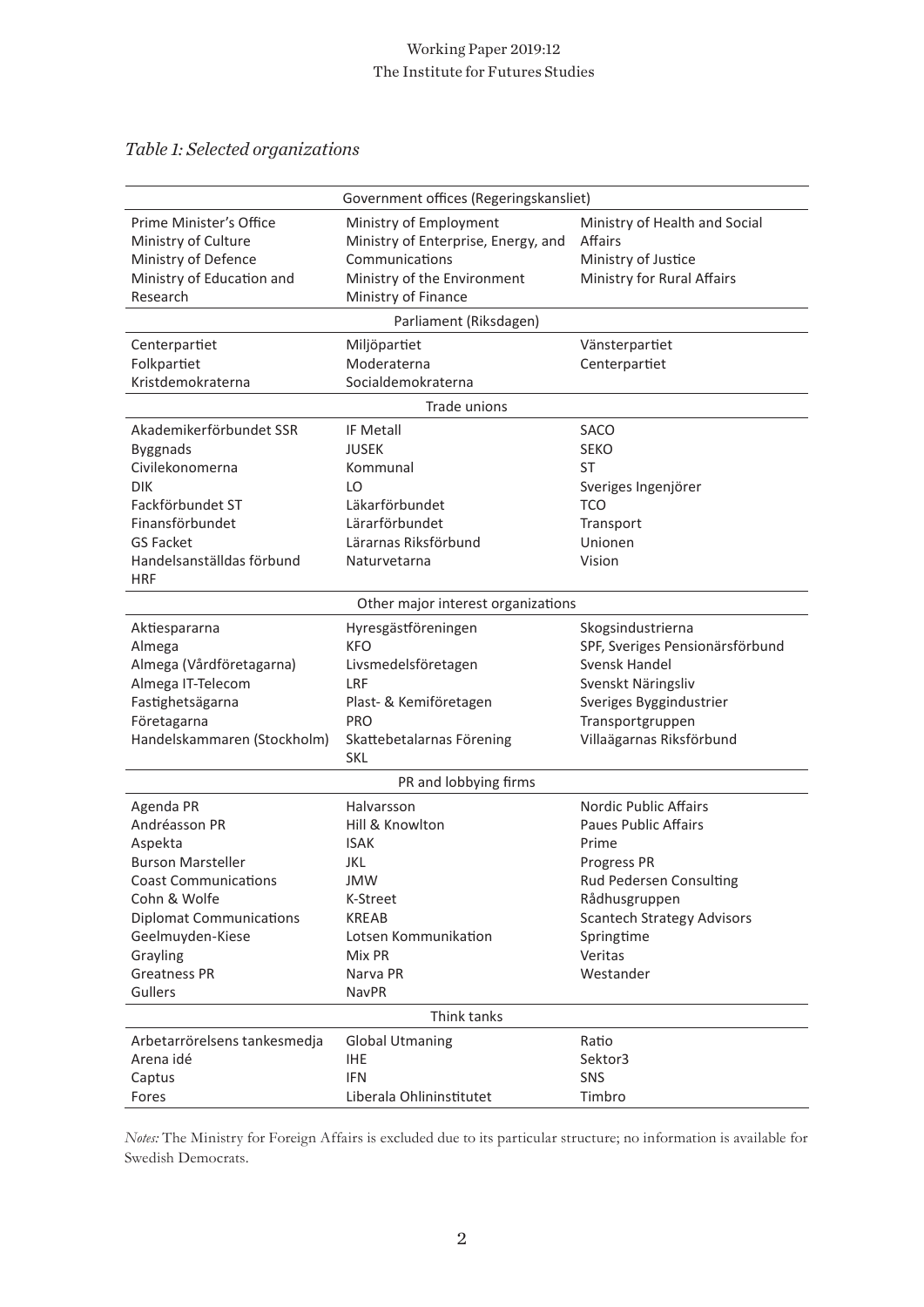## Working Paper 2019:12 The Institute for Futures Studies

| Organizational type                       | Titles                                                                                                                                                                                                                                                                                                                                                                                                                                                                                                                                                                                                                                                                                                                                                                                         |
|-------------------------------------------|------------------------------------------------------------------------------------------------------------------------------------------------------------------------------------------------------------------------------------------------------------------------------------------------------------------------------------------------------------------------------------------------------------------------------------------------------------------------------------------------------------------------------------------------------------------------------------------------------------------------------------------------------------------------------------------------------------------------------------------------------------------------------------------------|
| Government offices<br>(Regeringskansliet) | Statssekreterare, Stabschef, Planeringschef, Politiskt sakkunnig, Talskrivare,<br>Pressekreterare, Mediasamordnare, Presschef                                                                                                                                                                                                                                                                                                                                                                                                                                                                                                                                                                                                                                                                  |
| Parliament (Riksdagen)                    | Kanslichef, Chef, Verksamhetschef, Stabschef, Chef/ansvarig för policyområde,<br>Politisk sekreterare, Politiskt sakkunnig, Ekonomisk rådgivare, Talskrivare,<br>Handläggare (Kristdemokraterna, Moderaterna), Valkretssekreterare, Utredare,<br>Chefsekonom, Budgetchef, Pressekreterare, Presskontakt, Informatör,<br>Kommunikatör, Informationssekreterare, Online campaign manager, Strategic<br>Advocacy - Digital Media                                                                                                                                                                                                                                                                                                                                                                  |
| Trade unions                              | Förbundsdirektör, Generalsekreterare, VD, Kanslichef, Vice-VD, Chef/ansvarig för<br>policyområde, Utredningschef, Samhällspolitisk chef, Policyexpert, Näringspolitisk<br>expert, Sakkunnig, Näringspolitisk sakkunnig, Politisk sekreterare, Talskrivare,<br>Utredare, Analytiker med politisk inriktning, Chefsekonom, Ekonom,<br>Seniorekonom, Opinionsbildare, Public Affairs, Public Affairs-ansvarig, Lobbyist,<br>Projektledare opinionsbildning och påverkan, Pressekreterare, Presskontakt,<br>Informatör, Kommunikatör, Informationssekreterare, Informationschef, Presschef,<br>Kommunikationschef/strateg                                                                                                                                                                          |
| Other major interest<br>organizations     | Förbundsdirektör, Generalsekreterare, VD, Kanslichef, Vice-VD, Chef/ansvarig<br>för policyområde, Utredningschef, Samhällspolitisk chef, Stabschef, Policyexpert,<br>Näringspolitisk expert, Sakkunnig, Näringspolitisk sakkunnig, Politisk<br>sekreterare, Talskrivare, Utredare, Analytiker med politisk inriktning,<br>Omvärldsanalytiker, Chefsekonom, Chefekonom, Ekonom, Seniorekonom,<br>Opinionsbildare, Public Affairs, Public Affairs-ansvarig, Lobbyist, Ansvarig poli-<br>tikernätverk, Ansvarig för politisk strategi, Projektledare opinionsbildning och<br>påverkan, Senior policy advisor, Pressekreterare, Presskontakt, Informatör,<br>Kommunikatör, Informationssekreterare, Pressansvarig, Informationschef,<br>Informationsansvarig presschef, Kommunikationschef/strateg |
| PR and lobbying firms                     | Managing director, President, CEO, VD, Juniorkonsult, Seniorkonsult, Konsult,<br>Partner, Key account manager, Account Director, Ägare, Grundare, Senior Partner,<br>Projektledare, Utredare, Medarbetare, Advisor, Senior Advisor, Rådgivare, Senior<br>Rådgivare                                                                                                                                                                                                                                                                                                                                                                                                                                                                                                                             |
| Think tanks                               | Chef, Direktör, VD, Generalsekreterare, Kanslichef, Utredningschef, Samhällspolitisk<br>chef, Programchef, Programansvarig, Forskningsledare, Policyexpert,<br>Näringspolitisk expert, Sakkunnig, Näringspolitisk sakkunnig, Politisk sekreterare,<br>Projektledare, Utredare, Forskare, Omvärldsanalytiker, Pressekreterare,<br>Presskontakt, Informatör, Kommunikatör, Informationssekreterare,<br>Informationschef, Informationsansvarig, Presschef, Kommunikationschef/strateg                                                                                                                                                                                                                                                                                                             |

## *Table 2: Titles of policy professionals*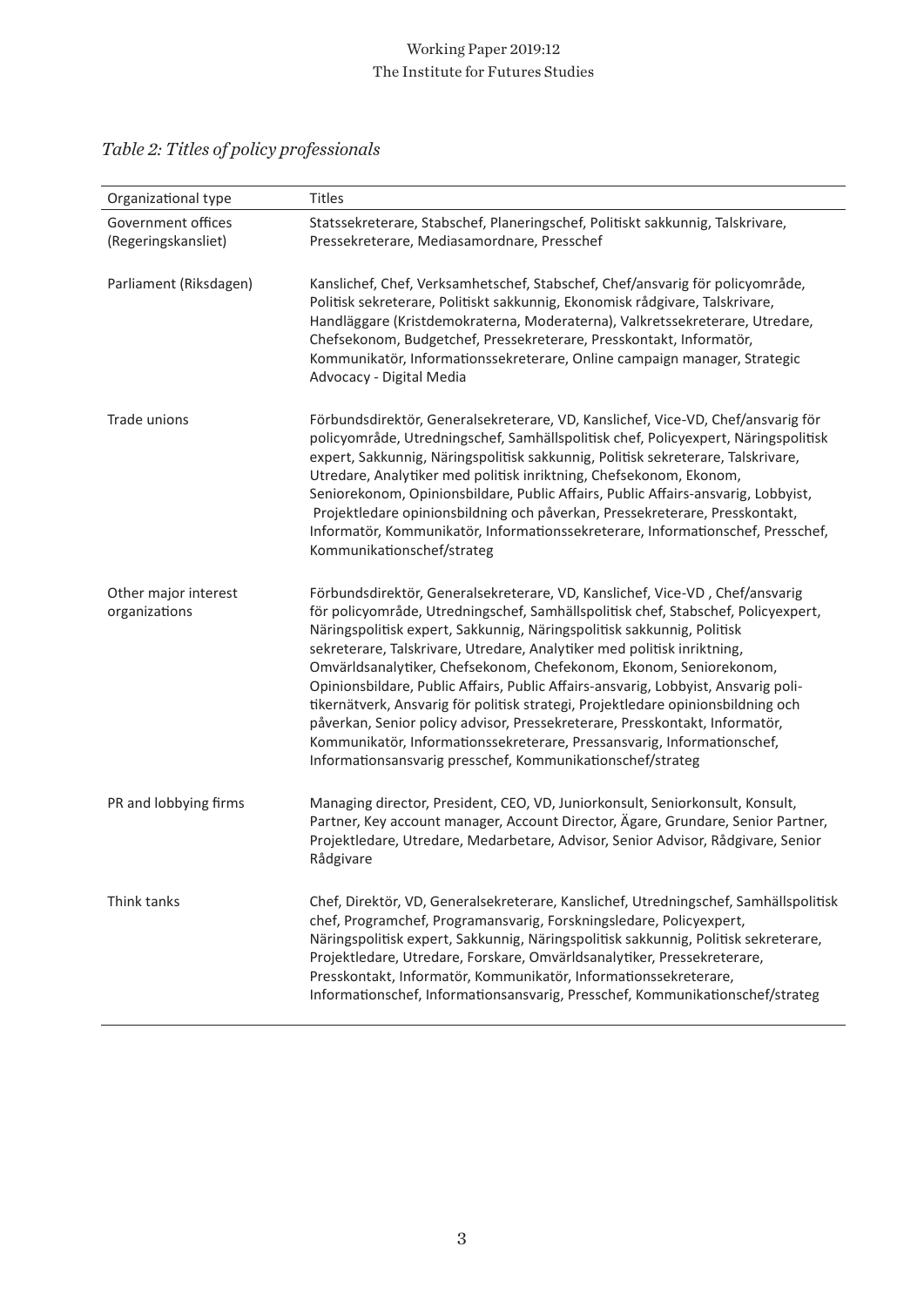## Data collection

We obtained information on age, gender, and education for each of these 913 individuals. During the spring of 2018, their occupational trajectories between 2012 and 2018 were coded via extensive web searches. We were able to map the complete trajectories of 788 policy professionals. The remaining 125 have either retired or provided no information. The primary source of data was LinkedIn, the world's largest professional network with more than 562 million users.3 On this online platform, people publish their resumes. These were downloaded and coded. In cases of missing data on LinkedIn, we followed their careers by means of press releases, news articles, websites of organizations, and personal websites. This is also the method by which we sought to cross-check the information disclosed on LinkedIn. Whenever somebody joined another organization or changed position within the same organization, a new record was created and inserted into the database. This record stores information on position, organization, and employment commencement date.

A guiding principle throughout this coding was to retain as much information as possible while enabling the aggregation into larger categories. To do so, we first devised codes representing types of organizations. These do not merely encompass the six types of organizations but cover all possible destinations for policy professionals, including but not limited to the private sector, public agencies, media, European Union, interest organizations (not part of the sampling frame), and universities and research institutes. Next, we created an occupational classification system. If multiple titles were identical for essentially the same occupation, they were registered under the same code. For example, the role of both policy experts in organizations and political advisors in the government is to formulate policies. In a similar vein, press secretaries, media relations officers, and information coordinators – no matter which organizations they work for – received the same occupational code. It is important to acknowledge that titles can be misleading. Therefore, when in doubt, we read job descriptions to ensure that the designated code truly reflected the nature of the employment. This is also how we established whether a change of title was merely a formality or if someone was indeed assigned new responsibilities within the same organization. Only if the day-to-day responsibilities changed did we add a new record. Ultimately, this system of codes allowed us to split and aggregate policy professionals according to their organizations and their functions and to observe the flows into, out of, and within the policy professional field.

<sup>3.</sup> https://about.linkedin.com/ (retrieved: 2018-09-26).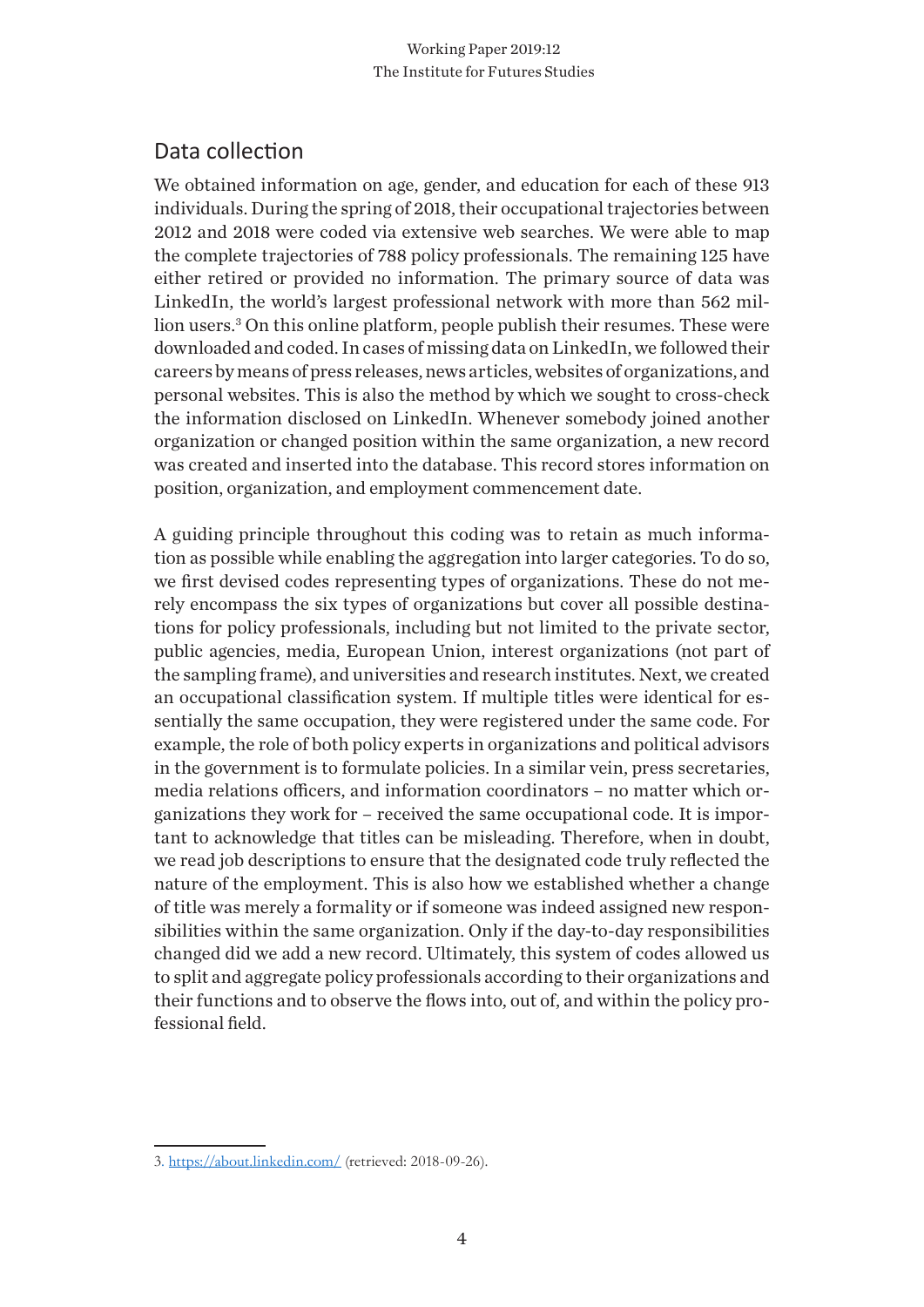## Data overview

In Table 3 we see that, between 2012 and 2018, the 913 policy professionals identified as of 2012 held 1802 positions. This means that each one, on average, switched jobs once. Table 4 displays how these 1802 observations are distributed among the six organizational types. Here we can see that they are roughly equally distributed, with the exception of think tanks.

| Descriptive           | Score |
|-----------------------|-------|
| Number of people      | 913   |
| Number of records     | 1802  |
| Number of movements   | 889   |
| Men (%)               | 56.1  |
| Women (%)             | 43.9  |
| Average year of birth | 1970  |

#### *Table 3: Descriptive statistics*

## *Table 4: Records across organizational types*

| Organization            | Number of records |
|-------------------------|-------------------|
| Government              | 262               |
| Parliament              | 271               |
| Trade unions            | 226               |
| Employers' associations | 310               |
| PR firms                | 323               |
| Think tanks             | 87                |

Out of the occupational codes, five generic roles are derived. These generic roles are labelled manager, policy, communication, politician, and miscellaneous. *Manager* is a person who leads an organization. *Policy* is someone who develops policy proposals. *Communication* includes those who disseminate information and maintain interpersonal relationships with the media and politicians, for example, press secretaries, communicators, and public affairs experts. A policy professional either works in management or with policy or communication. A *politician*, on the other hand, holds a full-time elected office at the national, regional, or municipal level, and *miscellaneous* covers positions that are neither partisan nor political, such as bureaucrat and management consultant. As Table 5 details, a large share of the 1802 observations are in communication and policy. This is not surprising since policy professionals, by definition, develop policies, work with political communication, or oversee political organizations.